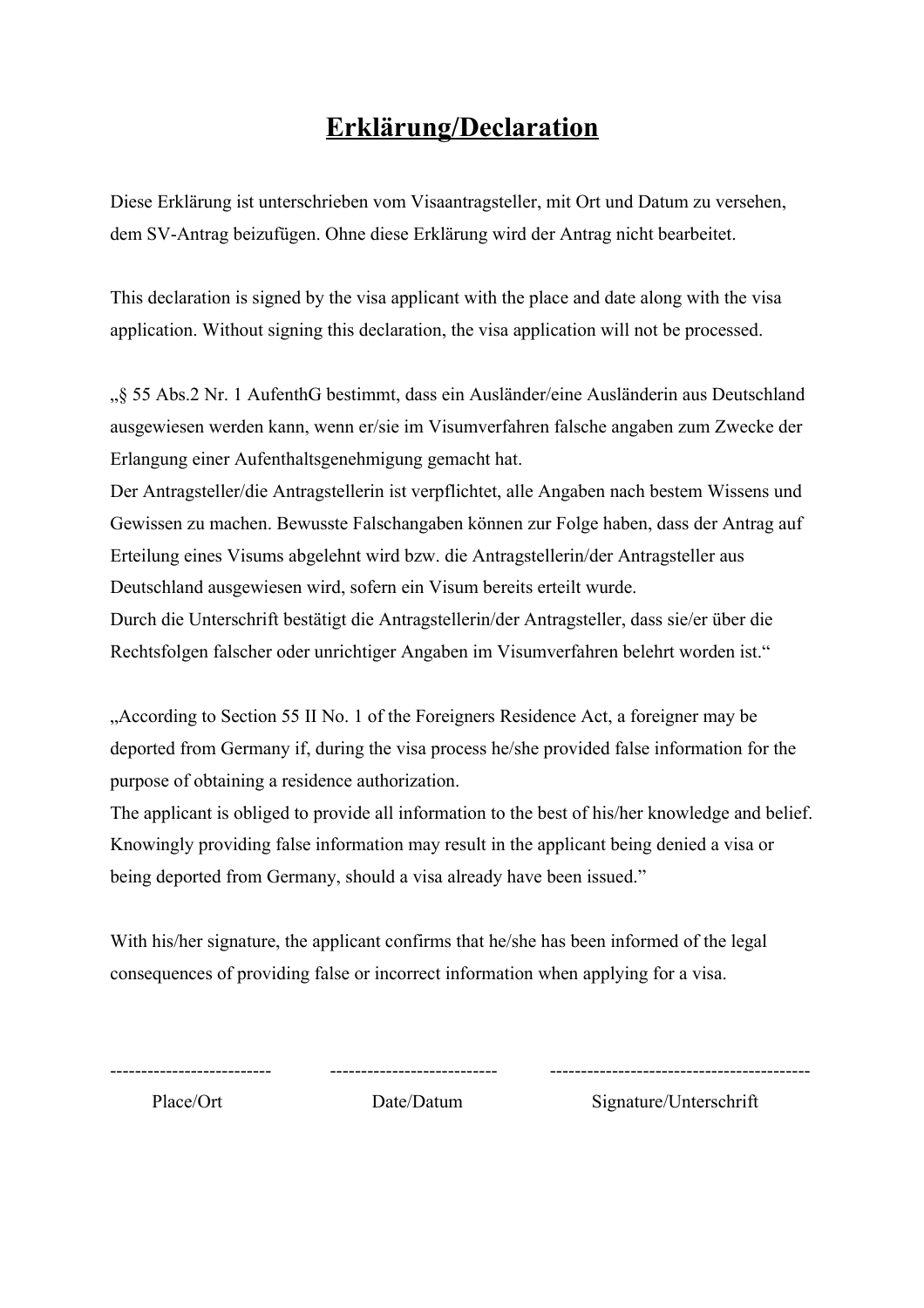

| Bitte beachten Sie, daß Ihr Visumsantrag<br>erst bearbeitet warden kann, wenn Sie die<br>nachfolgende Erklärung unterschrieben<br>haben.                                                                                                                                                                                                                                                                           | Please note that your visa application can be<br>processed only after the following<br>declaration has been signed by you.                                                                                                                                                                            |
|--------------------------------------------------------------------------------------------------------------------------------------------------------------------------------------------------------------------------------------------------------------------------------------------------------------------------------------------------------------------------------------------------------------------|-------------------------------------------------------------------------------------------------------------------------------------------------------------------------------------------------------------------------------------------------------------------------------------------------------|
| § 55 Abs.1 in Verbindung mit § 55 Abs. 2<br>Nr. 1 AufenthG bestimmt, dass ein<br>Ausländer/eine Ausländerin aus Deutschland<br>ausgewiesen werden kann, wenn er/sie im<br>Visumverfahren falsche oder unvollständige<br>Angaben zum Zwecke der Erlangung eines<br>Aufenthaltstitels<br>gemacht hat.                                                                                                                | Section 55 (1) in conjunction with Section 55<br>(2) number 1 of the Residence Act provides<br>that a foreigner may be expelled if he/she has<br>furnished false or incomplete information<br>during the visa application process for the<br>purpose of obtaining a residence title.                  |
| Der Antragsteller/die Antragstellerin ist<br>verpflichtet, alle Angaben nach bestem<br>Wissen und Gewissen zu machen. Sofern<br>Angaben bewusst falsch oder unvollständig<br>gemacht werden, kann dies zur Folge haben,<br>dass der Antrag auf Erteilung eines Visums<br>abgelehnt wird bzw. die Antragstellerin/der<br>Antragsteller aus Deutschland ausgewiesen<br>wird, sofern ein Visum bereits erteilt wurde. | The applicant is obliged to provide all<br>information to the best of his/her knowledge<br>and belief. If he/she knowingly furnishes<br>false or incomplete information, the visa<br>application may be refused or the applicant<br>expelled from Germany, should a visa<br>already have been issued. |
| Durch die Unterschrift bestätigt die<br>Antragstellerin/der Antragsteller, dass sie/er<br>über die Rechtsfolgen falscher oder<br>unvollständiger Angaben im Visumverfahren<br>belehrt worden ist.                                                                                                                                                                                                                  | With his/her signature, the applicant certifies<br>that he/she has been informed of the legal<br>consequences of furnishing false or<br>incomplete information in the course of visa<br>proceedings.                                                                                                  |

…………………............................................

(Ort / Place, Datum / Date)

\_\_\_\_\_\_\_\_\_\_\_\_\_\_\_\_\_\_\_\_\_\_\_\_\_\_\_\_\_\_\_\_\_\_\_ Unterschrift / Signature